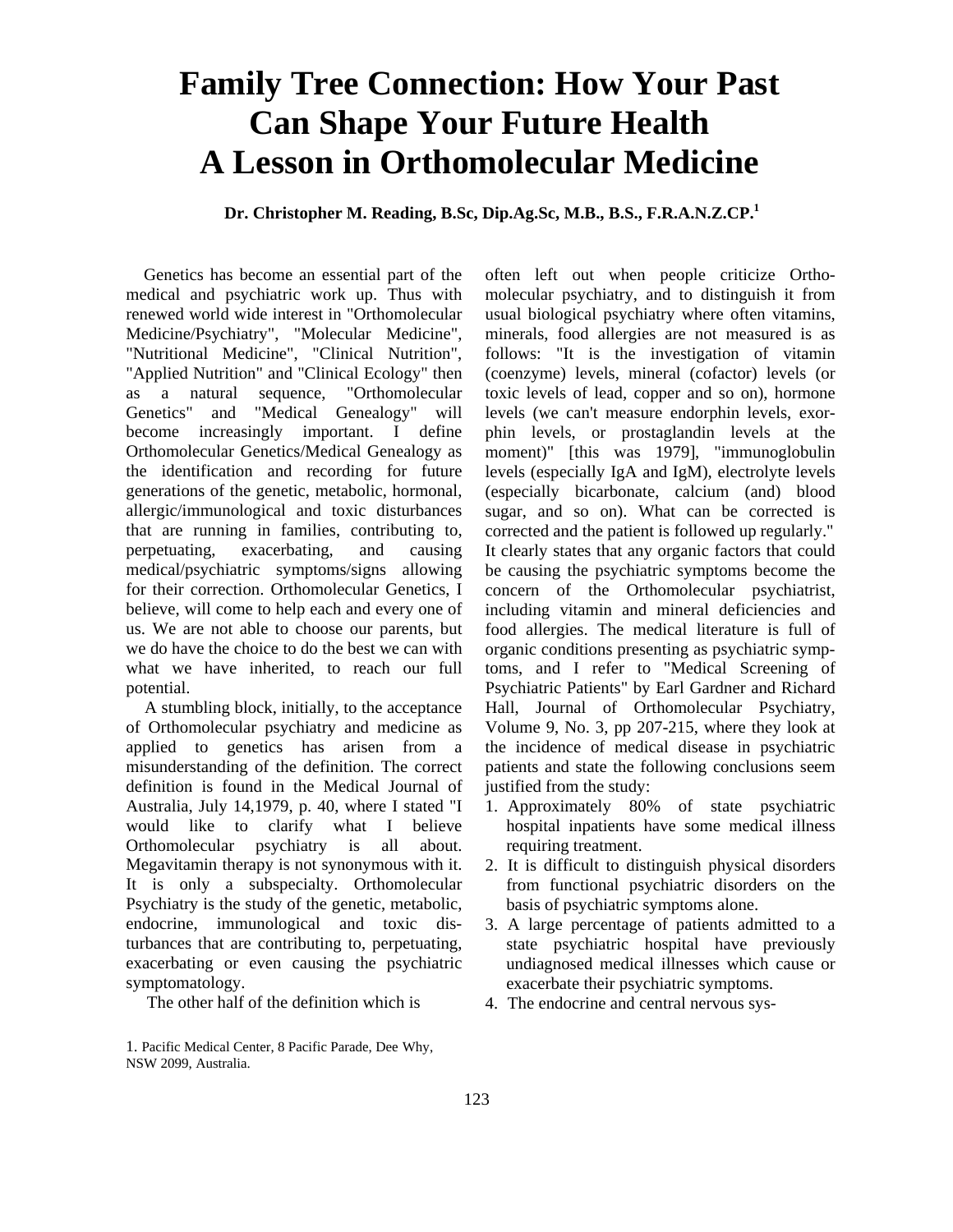terns are the physiological systems of the body most often associated with medical illnesses which cause or exacerbate psychiatric symptoms.

- 5. Patients with medically determined major psychiatric symptoms are most often diagnosed as suffering from schizophrenia or depressive disorders.
- 6. The vast majority of medical illnesses which cause or exacerbate psychiatric symptoms, respond rapidly to treatment with medication, etc.

Also in the Archives of Psychiatry, Vol. 37, September 1980, pp 989-995, Hall et al state: "One hundred patients of lower socio-economic class were intensively evaluated medically in a research ward for the presence of unrecognized medical illnesses that might have affected their hospitalization. Forty-six percent were thought to have medical illnesses that directly caused or greatly exacerbated their symptoms and were consequently responsible for their admission, while an additional 34% of patients were found to be suffering from a medical illness requiring treatment. A diagnostic battery of physical, psychiatric, and neurologic examinations, coupled with a 34 panel automated blood analysis, complete blood cell count, urinalysis, ECG, and sleep deprived EEG, established the presence and nature of more than 90% of the illnesses detected, and is therefore recommended as an initial evaluation battery, particularly for patients facing involuntary commitment to a mental hospital."

The cases listed include 56 schizophrenics where such things as folic acid deficiency, malnutrition, hypoglycaemia, iron deficiency anaemia, thyroid, liver and adrenal disorder, infections, toxic metal poisoning and renal disorder caused or exacerbated symptoms. The same applied to other disorders such as depression, manic depression, personality disorders and organic brain syndromes, and such autoimmune diseases as Hashimoto's thyroiditis, parathyroid disorder, and adrenal disease. Thus, not surprisingly, when I looked at chronic, long term patients in Ward 5, North Ryde Psychiatric Centre, 1973, now Macquarie Hospital, North Ryde, N.S.W. Australia, using some of the tests, I increased by ten fold the discharge rate from 12 per year to 120 per year, at a time when 80 patients in hospital a year cost the state a million dollars — thus saving 1.5 million dollars in 1973.

The vitamin profiles provided free at the time by Roche Laboratories, showed that 18 schizophrenics looked at (1) 17 out of 18 or 94.5% were low in Vitamin C; (2) 15 out of 18 or 83.2% were low in Vitamin  $B_1$ ; (3) 13 out of 18 or 72.2% were low in Vitamin  $B_6$ ; (4) 13 out of 18 or 72.2% were low in Vitamin A; (5) 11 out of 18 or 62% were low in folic acid and 6 out of 18 or 33.3% were low in Vitamin  $B_{12}$ . Of these, none were anaemic, hence my article on Latent Pernicious Anaemia, original article, Australian Medical Journal, Jan. 25th, 1975. Note 33% had five vitamin deficiencies; 50% had four; 16% had three and only one patient had one vitamin deficiency.

Nowadays, every 1,000 patients saved from dementia or chronic psychosis saves 400 million dollars over ten years.

My book "Family Tree Connection" (formerly "Relatively Speaking") with coauthor Ross Meillon, is based on over 5000 case studies to illustrate the importance of drawing up a medical, or Orthomolecular family tree, and stresses the importance of genetics and what our family tree is clearly telling us about our future, so allowing us to take practical steps to prevent serious illness from developing, or treat illnesses once present or starting to appear. It is important to study the various ways certain genetic disorders are inherited, so we understand how autosomal dominant conditions are inherited, as well as Xlinked and recessive conditions, so once the genetic transmission of an illness is established, it is usually possible to know exactly who is at risk for the illness, and who should definitely escape it. So often I hear and know of patients who have worried needlessly for years about the risk of certain illnesses, and often have not married for that reason, and if married have feared to have children, when a detailed medical family tree would have allayed their fears once and for all.

I see this often in X-linked conditions when a son is very worried about a serious illness in his father, but cannot inherit that condition from his father as he can't get his X-chromosome from his father. He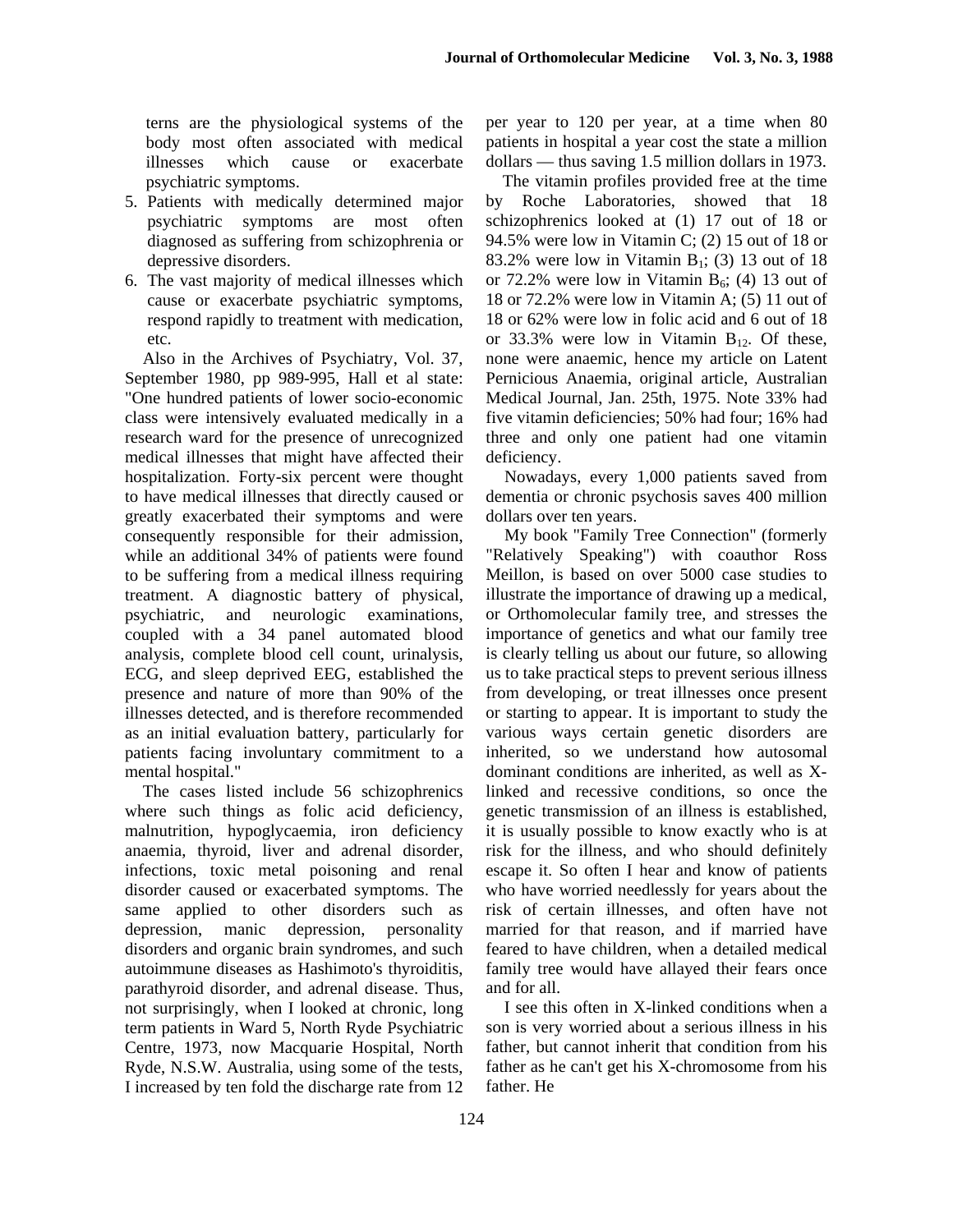gets it from his mother and the Y-chromo-some from his father, making him male. Similarly, a man with a serious X-linked illness, such as manic depressive illness, certain neurological disorders, some psychoses, even familial cancer, etc., cannot pass on that X-chromosome bearing the genetic disorder to any of his sons, but all the daughters are at risk depending on whether the condition is X-linked dominant, where the daughter usually shows the condition later, or Xlinked recessive, where she is a carrier. However, comforting as it is to know what one is *not* at risk for, what if one *is* at risk for, or in the firing line for a serious condition because the genetic transmission is known in your family, or if one has the illness already. This is one of the main purposes of my research and book and of relevance, I believe, to us all.

If you, or those you are concerned about, are in that situation, whatever the illness, be the cause unknown or the treatment unknown, and unlikely to be known at this stage, Orthomolecular genetics/medical genealogy behoves a detailed medical family tree to help solve the illness. The following things ideally should be included: — Ages where known, age at time of death and cause where known, medical conditions especially cancer (and type where known), diabetes, hypertension/ high blood pressure, strokes, thromboses, heart attacks, arthritis (osteo-arthritis, rheumatoid arthritis, Systemic Lupus Erythematosus, gout, etc.), pernicious anaemia, thyroid disorder and other medical conditions. Phenotypes or description of the person are important to record, including hair and eye colouring, complexion (fair or olive), whether tall or thin or short or fat. It is important to record if colour blind and those affected, and what sort — blue/green or red/green, etc. Certain conditions can be linked with colour blindness in certain families, such as severe depressive illness, psychoses, familial cancer and pernicious anaemia. For instance, in one family with five generations of manic depressive illness with mood swings, I was able to show the X-linked dominant manic depressive gene was associated with an X-linked  $B_{12}$  deficiency or pernicious anaemia (later found to be due to allergy

to gluten containing grains) and situated on the X chromosome between the gene site for red/green colour blindness and Xg negative blood group. The depressive illness, etc. responded well to correction of the pernicious anaemia and a gluten free diet. In 1987 both the *Lancet* and *Nature*  published articles confirming X-linked manic depressive illness but failed to mention my 1979 publication based on work done in 1973 where I not only showed manic depressive illness can be clearly X-linked but showed the first *correctable*  X-linked factor associated with the illness.

Where the medical condition is not known, it is important to describe the patient or relative, and list the main symptoms and signs. Once this has been done, the alert family doctor or specialist will know at a glance what the medical condition is called, especially those trained in Orthomolecular medicine, psychiatry and clinical nutrition.

For example, if you had an aunt who was depressed, became very forgetful, was overweight, sluggish, had course facial features, was going deaf, losing her hair, developing wrist pains, had a sallow complexion, then the medical condition would most likely be an underactive thyroid, which responds well to treatment. Or suppose grandmother much of her life had migraine, arthritis, mouth ulcers, cold sores, hair loss, recurrent infection, was allergic to penicillin/sulphonamides, burnt easily in the sun, i.e. was photosensitive and suffered from severe depression, lassitude, appeared psychotic or schizophrenic, and later had dementia or a stroke or a heart attack, or even cancer, then it is highly likely she had undetected systemic lupus erythematosus (S.L.E.) for many years. Another example would be if the mother with a broad forehead, blue eyes, fair complexion, fair hair and premature greying, white spots on the forearm (vitiligo) and sallow complexion, later appeared depressed, psychotic or confused, then pernicious anaemia (low  $B_{12}$ ) would immediately spring to mind, and if she had a deep midline fissured tongue, then pellagra/low  $B_3$  as well. It must be stressed that seriously low levels of  $B_{12}$ or  $B_3$  can occur in the blood or brain without anaemia or big red cells or macrocytes in the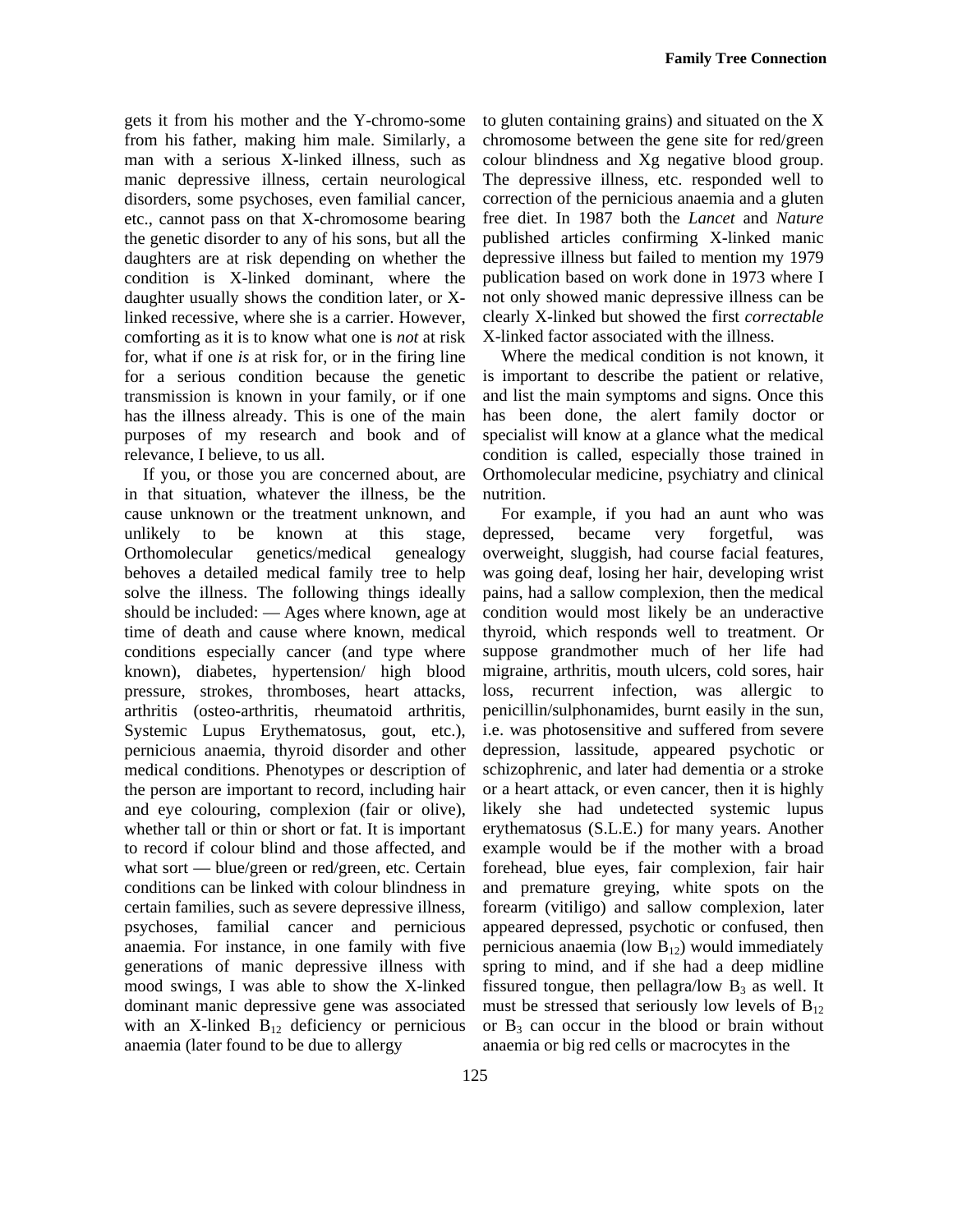blood. If a relative has the picture mentioned serum  $B_3$  and  $B_{12}$  should be measured regardless of the blood film. It must be remembered also that low iron or  $B_6$  normally make red cells smaller than usual or results in microcytosis. Thus the *Macrocytosis* or bigger than usual red cells of low  $B_{12}$   $B_1$ ,  $B_3$ , folic acid, Vitamin C, manganese and thyroxine can be masked by low iron or  $B_6$  and the blood film looks normal with no macrocytes present to make the doctor suspicious of low  $B_{12}/per$ -nicious anaemia, etc. If in doubt, vitamin and mineral assays must be done, especially with multiple sclerosis where a patient can be going blind or paralyzed before the blood film shows anaemia or macrocytosis. The same applies with psychoses, depressive illness and dementias.

Another medical condition extremely common and unnamed in the family tree so often is coeliac disease, and should the bowel biopsy be normal as it commonly is, then it is called wheat/grain (gluten, alpha-gliadin) sensitivity or intolerance or latent coeliac disease. Gluten and alpha-gliadin are very toxic fractions of most grains except rice. Here the relative has auburn or golden hair, pale freckled face, or black hair that goes steel grey early, or a middle aged person who has white hair early, especially if osteoarthritis is associated, bowel upsets/wind and many physical problems with risk for psychosis and/or depression, and later fissured tongue and picture of Alzheimer's disease or presenile dementia.

A deep midline fissured tongue like an erosion gully indicates the patient is at risk for low  $B_3/ni$  acin or pellagra, I believe, due mainly to low amino acid L-tryptophan especially associated with a genetic tendency to allergy/intolerance to gluten containing grains as in coeliac disease. This is especially so of the scrotal tongue or very fissured tongue of Down's Syndrome patients and very fissured tongue of any one over 40 who is starting to dement. The fissures in the tongue can be healed with adequate  $B_3$ , L-tryptophan and amino acid complex supplements remembering Ltryptophan needs coenzymes/vitamins  $B_1$ ,  $B_2$ ,  $B_6$ , C and cofactors/minerals magnesium, zinc, and manganese to convert it to  $B_3$  or niacin.

However, early greying is also seen in

pernicious anaemia, systemic lupus and many other conditions as well as coeliac disease. Vitamin C and folic acid, as well as B-group vitamins and zinc help prevent it. Early greying is usually associated with vitamin, mineral (especially zinc) and certain amino acid deficiencies. For instance, over 12 years ago while travelling overseas, I went off vitamins and minerals for three weeks and was rapidly going grey above the ears. This rapidly reversed when back on supplements.

The next things to include on the family tree to help prevent, predict, diagnose and treat serious illnesses are the following — congenital and chromosomal abnormalities and certain major psychiatric illnesses such as schizophrenia/psychoses, manic depressive illness, chronic lassitude, weakness, dementia, severe anxiety states including obsessional/phobic conditions and learning/behavioural/sleep and other disorders in children.

Not generally known is the relationship between Alzheimer's disease (presenile dementia where people as early as in their 40's and 50's become confused, suffering severe memory impairment and usually needing constant supervision for the rest of their lives), Down's syndrome, lymphoma or bowel cancers and leukaemia, and all of these can occur in one family; often with schizophrenia an additional disorder not mentioned in the literature. Down's syndrome patients also have a high risk of leukaemia and virtually all go on to a picture similar to Alzheimer's disease. From my research, all of these conditions stem from coeliac disease or wheat/grain allergies with severe malabsorption for vitamins, minerals, amino acids, etc., and are also associated with a build up of toxic metals such as aluminum in the brain. Thus, in my experience, Alzheimer's disease patients tend to have missed low Vitamins  $B_1$ ,  $B_3$ ,  $B_{12}$ , folic acid and zinc (and each can cause dementia per se), have toxic levels of aluminum, cadmium, lead, etc., are gluten/alpha-gliadin sensitive, have missed systemic lupus and tend to have low amino acid tryptophan, and other amino acids, and most could do with more thyroxine (thyroid hormone). They also are allergic to milk fractions as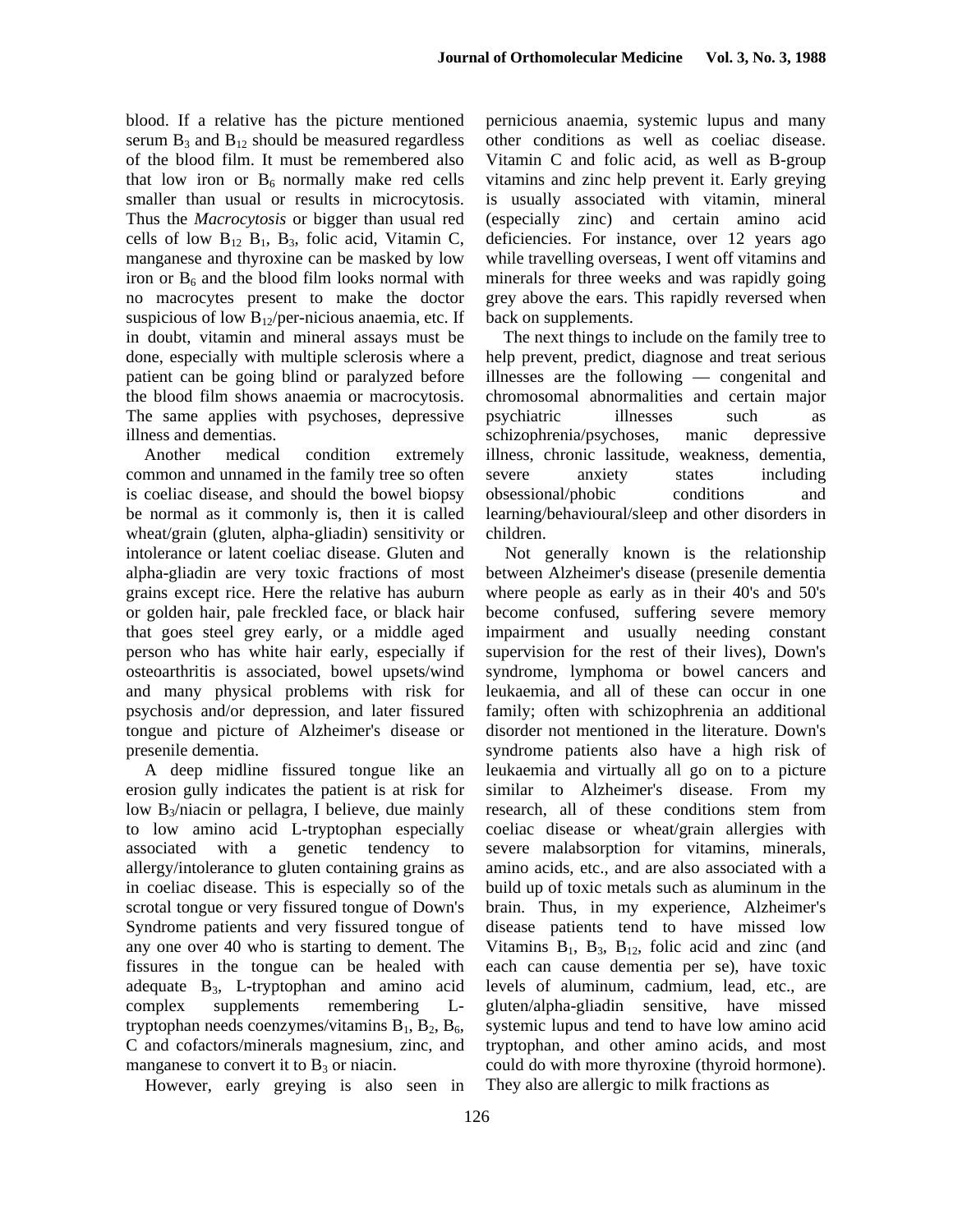well as grain fractions, and have other food allergies. At times they have a simian palmar crease or Sydney line.

I now look at the palmar creases in each new patient (and relatives, if present), especially the middle palmar crease to see if it continues right across the hand (Sydney line), or one crease across the hand replaces two creases — simian palmar crease, and whether there are a lot of extra lines in the thenar area more normally clear at the base of the thumb and extra lines in the hypothenar area along the inside of the hand which more normally is clear suggesting coeliac disease or allergy/intolerance to glycoprotein fractions of gluten containing grains other than gluten of alpha-gliadin. Usually extra creases or abnormal palmar creases suggest a more stormy time in utero as the palmar creases are developing in the first trimester of pregnancy.

I hope to carry out a study eventually where the abnormal creases of Down's Syndrome are compared with those of the parents, looking at where the extra chromosome comes from, where one parent has Sydney lines or simian palmar creases or extra creases like the Down's Syndrome child and one parent does not.

If the extra chromosome comes usually from that parent with the abnormal palmar creases in a high percentage of cases then nutritional/allergic/metabolic disturbances in that parent could be looked at and corrected before another child is conceived, thus preventing Down's Syndrome in future children. Also, knowing what metabolic/allergic problems are present in the parent, where the extra chromosome comes from will help unravel the causes of Down's Syndrome.

I suspect missed/untreated coeliac disease and/or systemic lupus in either the mother or the father just prior to conception as being a very high risk factor for Down's Syndrome conception or miscarriage later. I am hoping some research worker will look for coeliac disease and associated abnormal immunology in Down's Syndrome children and their parents and show that when the DS child has the immunology of coeliac disease and one parent has similar immunology which the other does not have, then the extra

chromosome usually comes from the parent with the immunology usually seen with coeliac disease. This would suggest coeliac disease and its vitamin/mineral/ amino acid deficiencies, etc. and tendency to low Cortisol just prior to conception is the major cause of Down's Syndrome rather than having an extra gene to form amyloid, etc. I now also encourage the recording of palmar creases on the family tree to help future generations understand what is associated with abnormal palmar creases so the problems can be corrected in the future. Thus the clinician trained in applied nutrition, Orthomolecular psychiatry (defined in *Journal of Orthomolecular Psychiatry,* Vol. 10, No. 1,1981, p. 29) will look at the ill patient and the family tree, and be almost certain what the patient has inherited, where it has come from, and who is at risk for it, and what to do about it in terms of special tests and investigations. However, to further help in the diagnosis, treatment, prediction and prevention of illnesses in the family, I encourage an additional genetic approach. Here, again, the family tree can give valuable answers or clues to which investigations must be done.

The next step, then, is to record food allergies/intolerances, hypersensitivities and allergies to drugs or chemicals. Hereditary food allergies cause most of the major illnesses known to mankind. I will repeat that hereditary food allergies cause most of the major illnesses known to mankind, because once allergic to wheat or grains, cow's milk, soya beans or legumes, etc., they severely damage the digestive system and result in malabsorption of essential vitamins, minerals and amino acids, resulting in serious conditions such as pernicious anaemia due to low  $B_{12}$  and pellagra due to low B<sub>3</sub>. This is a very serious condition indeed, and endemic in the Australian population and not being detected because  $B_3$  is not measured, except by one or two laboratories. Other very common vitamin deficiencies are  $B_6$ ,  $B_1$ , E, A, folic acid and less often  $B_2$ ,  $B_5$  and biotin.

In the last 5000 patients I have assayed, vitamin and mineral deficiencies are extremely common, despite what dieticians call a well balanced or healthy diet and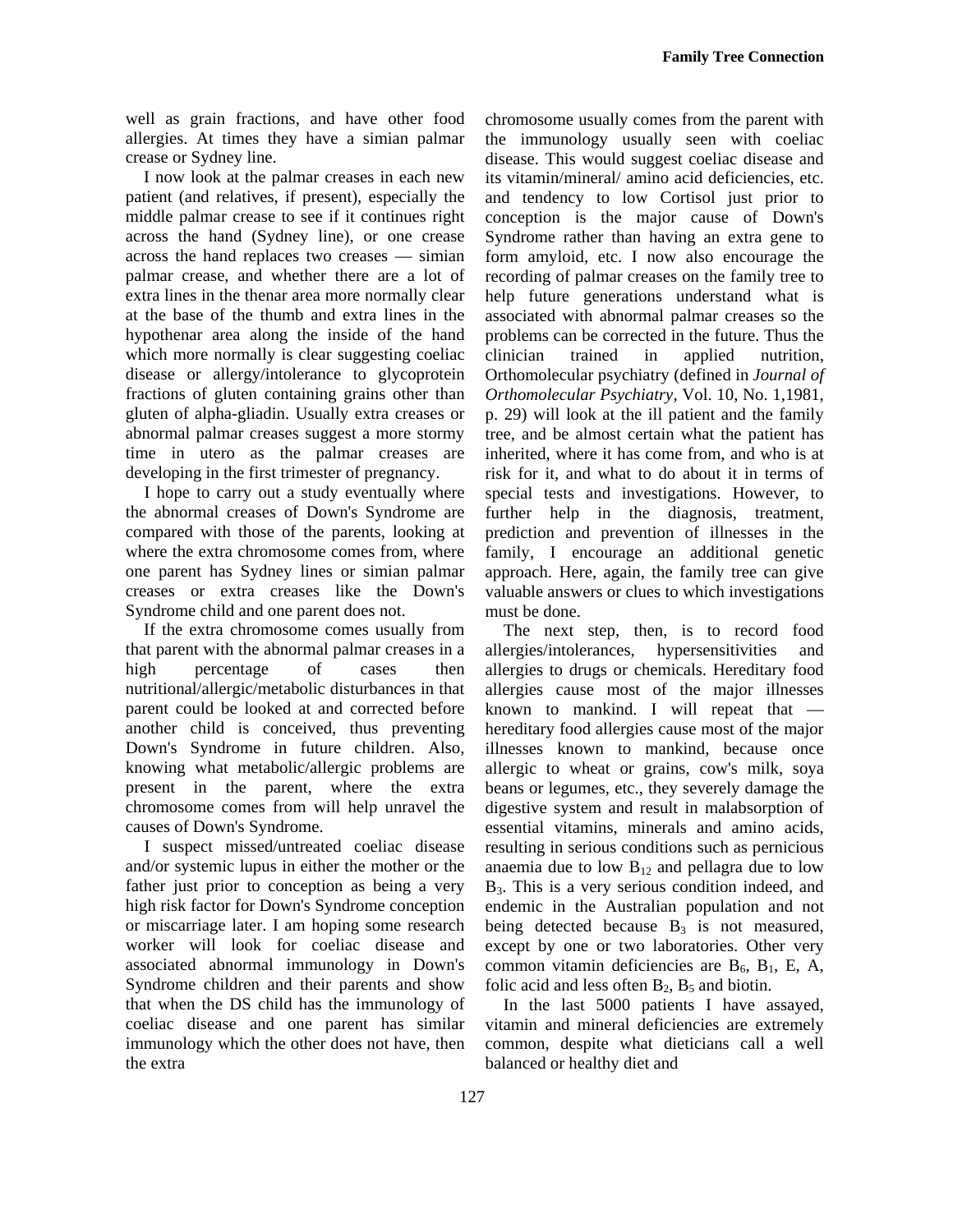despite supplements; and often supplements many times the normal recommended daily allowances are not enough to maintain normal blood levels.

As far as  $B_3$  is concerned, I have seen patients maintained on 850 mg per day, another on 1000 mg per day and the record in my practice is for two patients on 1800 mg per day of  $B_3$  and yet still had low  $B_3$  levels in the blood. One schizophrenic on over three grams per day was borderline low when assayed.

With  $B_6$ , one patient was on 1600 mg per day and still low in  $B_6$ . This is rare and very few patients need more than between 50-750 mg of B<sub>6</sub> to have a normal blood level. One patient on 1000 mg per day of Vitamin E was still low when measured.

I have seen a cancer patient on 40 grams per day of Vitamin C with borderline low Vitamin C level when tested the next day. With  $B_1$ , some patients are low despite 400-500 mg per day. Even fat soluble Vitamin A can be low in some patients maintained on over 20,000 IU per day. One patient with breast cancer was borderline low in Vitamin A while on 100,000 IU per day. All of these patients had severe food allergies, like virtually most patients with serious illnesses.

We definitely are not what we eat but what we are able to absorb and utilize. Nowadays the old adage dating to Roman times "one man's meat is another man's poison" takes on a new significance when we consider that it means food allergies or malabsorption or essential vitamins, minerals and amino acids, or damage to vulnerable tissues or organs and vessels, or suppressed immune system/autoimmune disease/increased infections/cancer risk, etc.

The recommended daily allowance (RDA) is highly misleading, outdated and a gross underestimate to the detriment of patients suffering from Down's Syndrome, systemic lupus, schizophrenia, multiple sclerosis, depressive illnesses, anxiety states, dementia, osteoarthritis and other serious connective tissue disorders, chronic degenerative states and cancer. The RDA's for pathological states have never been recorded and the RDA is for a normal or average person, whatever that means. Thus the final thing to record on the family tree,

after food allergies and their effects, is evidence of hereditary vitamin or mineral deficiencies usually associated with the hereditary food allergies just mentioned. Here it is important to record premature greying or date when greying became noticeable, where known. Also such signs as cracked lips, especially at the corner of the mouth, suggesting not enough  $B_2$  plus or minus Vitamin A, plus or minus zinc and such things as a shiny red tongue, cf. iron and  $B_{12}$ deficiency. Such small signs as white dots in nails are often associated with not enough  $B_6$ , zinc and tryptophan and with Kryptopyrrole in the urine locking away  $B_6$  and zinc, a condition called pyrolleuria which is well described by Dr. Carl Pfeiffer and Donald McCabe. Schizoaffectives are very much at risk for it.

A schizoaffective is a schizophrenic with marked tendency to depression, or an atypical manic depressive where the patient appears schizophrenic at times. It is usually treated with both tranquilizers and antidepressants until the real causes such as pyrolleuria, plus or minus systemic lupus, plus or minus pellagra, plus or minus coeliac disease, plus or minus pernicious anaemia, low folic acid,  $B_1$ ;  $B_6$ , zinc, etc. and food allergies, hypoglycaemia, etc., are diagnosed and corrected. When this happens, medication may not be required at all, or very much less — reducing risk of tardive dyskinesia, etc.

One patient presenting with tardive dyskinesia was low in  $B_1$ ,  $B_6$ ,  $B_{12}$  and borderline low in Vitamin C, E, A, folic acid, copper, magnesium, calcium and phosphate.

The condition soon remitted with correction of these deficiencies. I did not see him for several years until he again presented with severe tardive dyskinesia which did not cease off Modecate.

This time he was low in  $B_6$ ,  $B_{12}$ , copper and borderline low in  $B_2$ ,  $B_3$ , Vitamin C, A, folic acid, magnesium, iron and phosphate.

Again he rapidly went into remission after correction of deficiencies. Vitamin and mineral deficiencies should be looked at and corrected where tardive dyskinesia has occurred and the earlier this is done, the better is the prognosis. With the above patient, low  $B_6$  and  $B_{12}$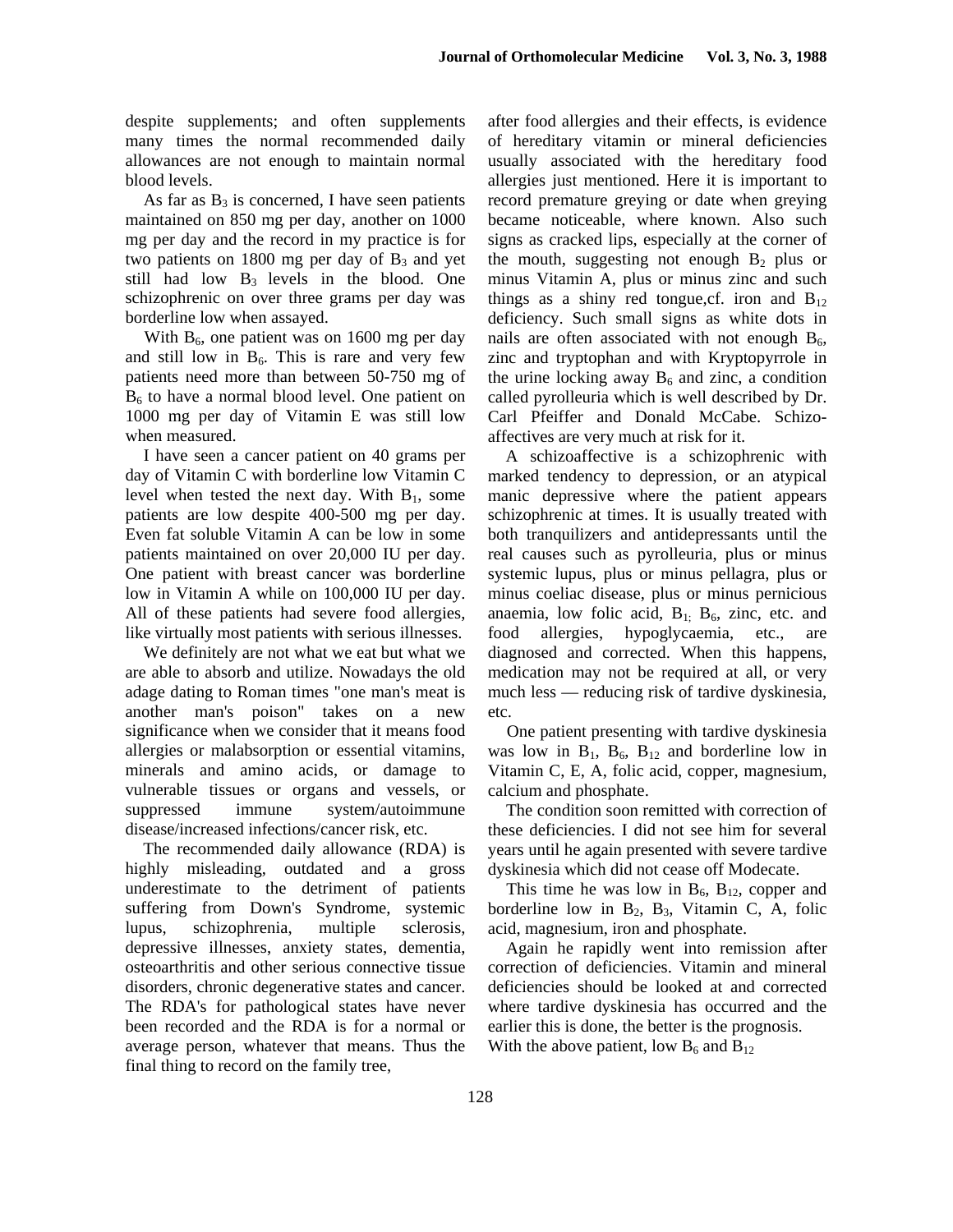appear to be the most significant deficiencies and should be looked for in tardive dyskinesia remembering if both are low, neither microcytosis of low  $B_6$  will show up on blood film nor macrocytosis of low  $B_{12}$  since both mask each other; low  $B_6$  making red cells smaller than usual and low  $B_{12}$  making red cells larger than normal usually so the red cells remain normal size thus often masking these deficiencies.

Finally I would like to stress, Orthomolecular genetics is definitely to help with the prevention of such serious illnesses as cancer, dementia, Down's Syndrome, and hopefully, chromosomal changes in dividing cells that would make them cancerous, for preventing heart attacks, thrombosis, strokes, schizophrenia/psychoses, depressive illness, chronic lassitude/weakness arthritic conditions, childhood disorders and a host of other conditions so commonly running in most families. Recording details of nutritional or allergic disturbances in family trees will open new avenues of research, and hopefully, cures eventually, for hitherto idiopathic illness, that is, illnesses where they neither know the cause of the illness, or worse, how to treat it.

Can I encourage a separate family tree of pathology results, especially where various illnesses present such as multiple schlerosis, cancer, ALS or motor neurone disease or Alzheimer's disease until eventually it is known exactly what metabolic/ hormonal/allergic/toxic fractions are causing these illnesses or associated with their presentation. Eventually common aetiological factors will emerge, especially with familial conditions. Keeping this data will eventually show up significant recurrent abnormal pathology responsible for the development of these illnesses. Each ill patient can help their family and future generations by recording their pathology results with dates and age at time of illness as well as symptoms and signs at that time.

At this stage I would like to report on some new findings of my research. The autosomal dominant condition of neurofibromatosis or Von Recklinghausen's disease can be very severe, as in the case of the Elephant Man. It presents with neurofibroma tumours on the nerve endings and surrounding tissues. These are associated with anti-nerve antibodies and anti-collagen antibodies. I have been able to get the anti-nerve antibodies and anti-collagen antibodies to normalize with food allergy free diets and relevant vitamins and minerals. This suggests that the progressive condition may respond to nutritional intervention. Also the bone thickening as with Paget's disease appears to be associated with synovial membrane antibodies, and the titres fall when citrus and/or solanaceae are removed from the diet.

The condition rheumatoid arthritis, also with synovial membrane antibodies is helped greatly off citrus and solanaceae, plus or minus apples, plums and nectarines/stone fruit, plus or minus lamb and pork, plus or minus legumes/beans, tea and coffee, plus or minus all fruit rarely. R.S.I, also can be helped with a similar regime.

In osteoarthritis with cartilage antibodies, the patient is allergic to cow's milk/grains, usually associated with gluten and alpha-gliadin antibodies of wheat and certain grains and alphacasein, al-pha-lactalbumin, Beta-lactoglobulin antibodies of cow's milk. However, the exact fractions of milk or grains have not been identified yet, since some patients have cartilage antibodies positive of osteoarthritis, milk/grain allergies, but all the antibodies to milk/grain fractions I have mentioned were negative. Thus there must be some other fractions of wheat, such as Beta gamma or omega gliadin that correlates every time with cartilage antibodies, and some other fraction of cow's milk such as beta or kappa casein which causes cartilage antibodies in 100% of osteoarthritic patients.

In pernicious anaemia with low  $B_{12}$ , parietal, or stomach cell antibodies and intrinsic factor antibodies making intrinsic factor useless to latch on to  $B_{12}$  to form a complex for absorption in the terminal ileum — the damage is usually caused by milk fractions, not grain fractions such as gluten or alpha-gliadin. The highest titres/ values for intrinsic factor antibodies are associated with allergy/hypersensitivity/ intolerance to toxic fractions of cow's milk such as alpha-casein, alpha-lactalbumin or beta-lactaglobulin.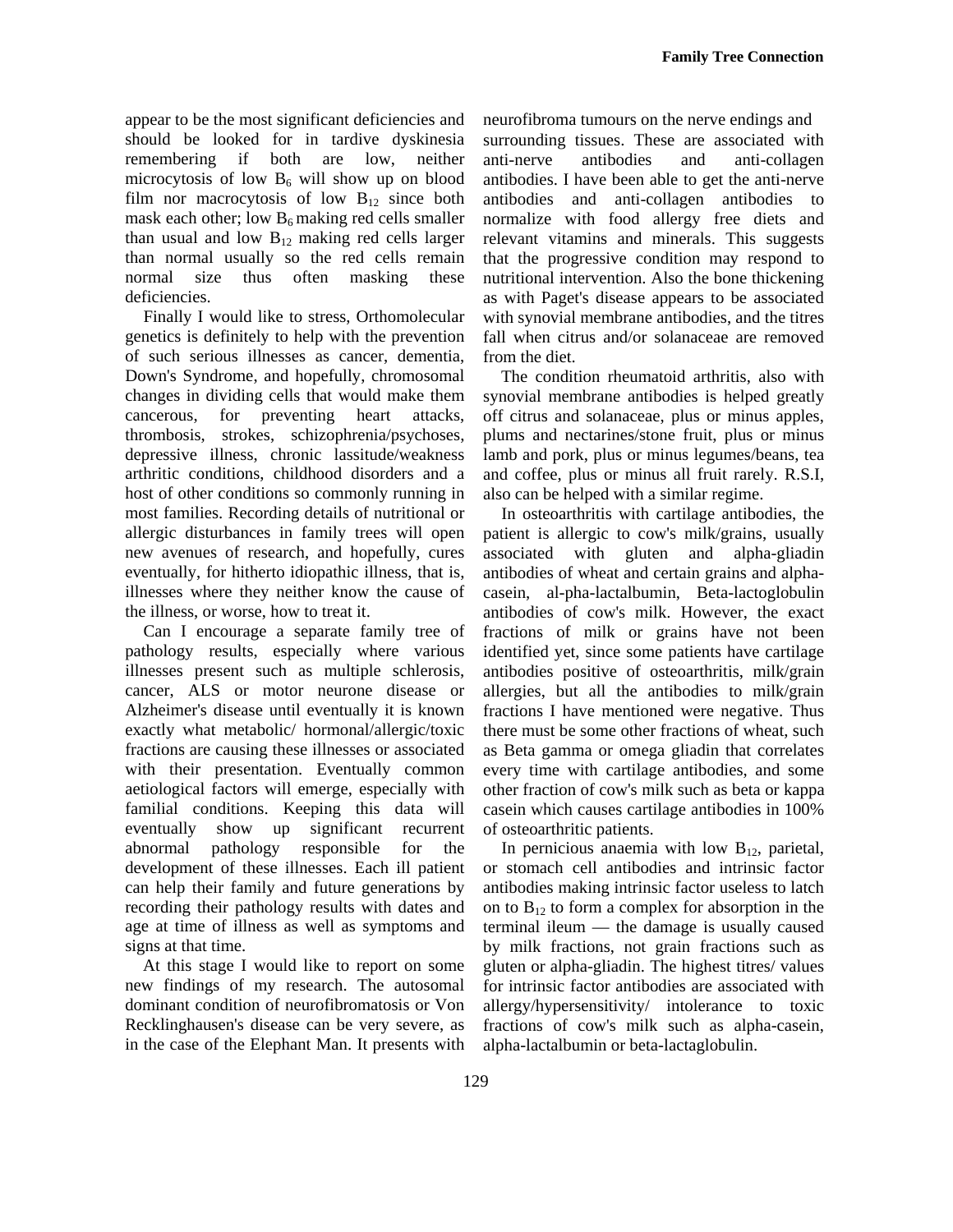Thus pernicious anaemia, apart from meaning low  $B_{12}$ , is mainly due to a genetic tendency (often X-linked) to lack of certain pancreatic enzymes, most likely exopeptidases to break down toxic or immunogenic fractions of cow's milk to safe or tolerogenic fractions that don't damage the stomach cells or intrinsic factor, and so allow the normally toxic milk peptides to be broken down into safe amino acids.

The treatment for pernicious anaemia, in future, will not be intra-muscular  $B_{12}$  for the rest of life, but milk/grain free diet, plus relevant digestive enzymes, etc. to clear up the gastritis, etc.

In familial depression with poor memory or concentration, especially where the patient has white dots in the nails, midline fissured tongue, rarely dreams, can't recall what the dreams are about or dreams are in black and white and usually unpleasant — the following is highly likely: — The patient is low in serotonin in the brain because he is low in  $B_6$ , plus or minus magnesium, zinc, manganese needed to convert the amino acid tryptophan to serotonin in the brain.

Or, if low in  $B_6$ , can't form another eight brain amines/neurotransmitters as well as serotonin to not be depressed — hence nine brain amines can be low with low  $B_6$  and the patient remains depressed. Serotonin is usually low in the brain for dreaming pleasant, coloured dreams due to low serum tryptophan.

Tryptophan is low in gluten/alpha-gliadin or grain sensitive patients as they tend to lack trypsin, chymotrypsin and certain pancreatic exopeptidases to release tryptophan free from ingested protein. Hence low  $B_3$  as well, and fissured tongue, and low picolinic acid synthesis, and can't absorb zinc efficiently, and white dots appear in the nails together with low  $B_6$  and zinc.

Thus the melancholic in Greek history with 'black bile', black moods, black skin, etc. and I suspect increased pigmentation of pellagra, and photosensitivity, and black dreams or no dreams, was shunned in the past because he couldn't discuss his pretty coloured dreams with his friends. However, nowadays L-tryptophan,  $B_1$ , B<sub>2</sub>, B<sub>6</sub>, Vitamin C, manganese, zinc, magnesium,

will help him to form  $B_3$  and serotonin so he can have beautiful coloured, even sexy dreams, and wake up with a smile on his face ready to start the day with plenty of the relevant neurotransmitters in his limbic system and pleasure centres of his brain, good dream recall and plenty of dreams to discuss with his friends.

Finally, in my experience, especially over the last five years, I would like to suggest the following conditions and variations or combinations of them, are causing most familial conditions including cancer, arthritis, psychiatric illnesses, especially those affecting the brain and blood vessels. They are as follows:

- 1. Collagen/connective tissue disorders such as system lupus from early forms requiring special tests and skin biopsy (with immunoflourescence technique on unexposed skin) to diagnose, through to severe systemic lupus presenting as frank dementia, psychosis, paralysis, stroke or severe depressive illness with an M.E. like picture.
- 2. Severe food allergies to wheat/grains and such fractions as gluten and alpha-gliadin.
- 3. Severe food allergies to cow's milk, including such fractions as alpha-casein, alpha-lactalbumin, beta-lacto-globulin, and associated with allergies to albumin and globulin fractions of eggs and beef.
- 4. Pyroluria or Kryptopyrrole in the urine locking away  $B_6$  and zinc, and a precursor of coproporphyrin raised in the urine in acute intermittent porphyria. This can cause severe psychosis and neurological symptoms as in King George III and his relatives. Pyroluria, you will recall, is associated with white dots in nails and also a tendency to china doll complexion, headaches, poor dream recall, severe inner tension, depression, and schizophrenic symptoms, if severe. It is also associated with allergies to milk, plus or minus eggs, plus or minus beef, plus or minus yeast, and is commonly associated with collagen/connective tissue disorder and low IgA immunoglobulins.
- 5. Undiagnosed pellagra low  $B_3$ , with fissured tongue, etc. I have detected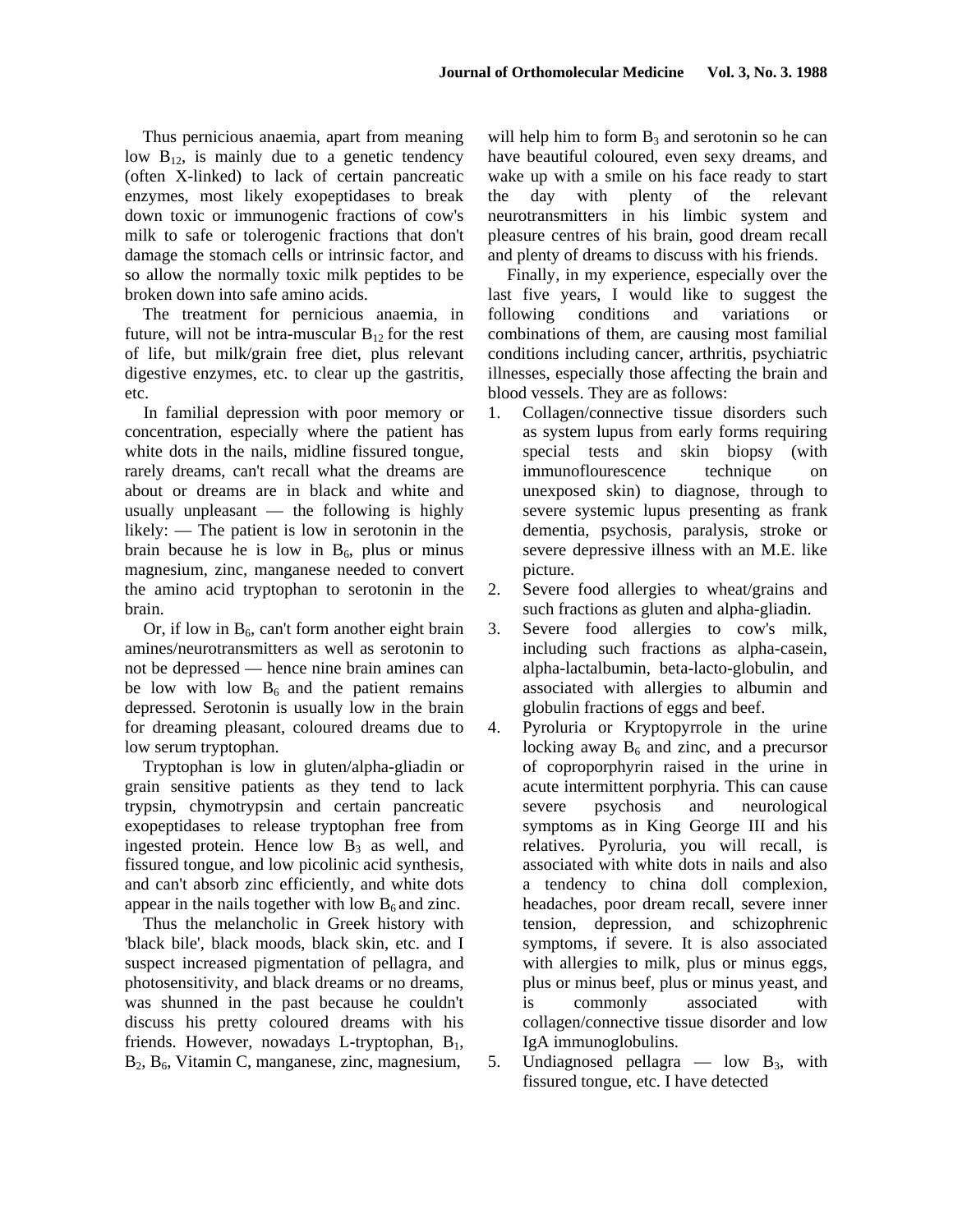over 275 cases now.

- 6. Other food allergies, together with allergies to milk and grains, and especially soybeans/legumes, resulting in severe malabsorption for essential vitamins and minerals, and raised levels of cadmium aluminum, copper, mercury, lead, in vulnerable tissues such as the brain. Also food allergies are associated with lack of certain digestive enzymes and low amino acids, especially in coeliac disease, etc. Associated with allergies to foods are allergies to preservatives, additives, dyes and petrochemicals, etc.
- 7. Gastritis (or inflammation of the stomach cells) plus or minus thyroiditis (inflammation of the thyroid gland) plus or minus pernicious anaemia with parietal cell antibodies and intrinsic factor antibodies.
- 8. Hypoglycaemia or tendency to low blood sugar, tendency to low Cortisol and to have raised levels of certain antibody groups, or types of gamma globulin associated with food allergies, especially IgM or low IgA.
- 9. Anaemia due to low  $B_6$  or  $B_1$ ;  $B_3$ ,  $B_{12}$ , folic acid, E or copper, rather than iron in may cases.
- 10. Low complements or raised complements, which are like antibodies, depending upon what conditions are in the family, and are usually low in milk or grain allergies, systemic lupus and associated with immune complexes.
- 11. Antibodies to various tissues and organs, evidence of allergy to fractions of milk and grains.
- 12. In arthritic conditions, cartilage antibodies appear in osteoarthritis, particularly due to milk/grain fraction damage, and allergies to cane sugar; and synovial membrane antibodies appear in rheumatoid arthritis, Paget's disease, along with synovitis/RSI, scleroderma, etc., mainly due, I believe, to allergy or intolerances to fractions of the deadly nightshade family or solanaceae, such as tomato, egg plant, tobacco, capsicum/peppers and even potato. Citrus can also be a culprit. In multiple sclerosis I have noted anti-nerve antibodies and antimyelin antibodies and anti-meninges

antibodies in a patient with recurrent meningioma. The meninges antibodies have become negative with food allergy free diet and antioxidants. It is too early to know whether the meningioma will now stop growing. In the condition motor neurone disease, or Amyotrophic lateral sclerosis (ALS), where the patient can lose the ability to talk and swallow (like David Niven, the actor), the last four patients I have seen have all had low  $B_3$ /pellagra, which can cause inability to talk and swallow, and paralysis also. Thus any patient with low  $B_3$  for long enough, could be a candidate for ALS, it seems, as well as dementia later — 2 out of 4 children at risk for ALS already had low  $B_3$  in one family.

In every cancer patient I have looked at, 100% have had food allergies, 100% have had autoimmune disease seen with cow's milk/gluten containing grain allergies and 100% have shown vitamin and mineral deficiencies that could affect PGE1 series synthesis, cAMP or Cortisol levels to maintain normal homeostasis or prevent chromosomal changes or aneuploides or cancer. I suspect there are critical levels for PGE1 series below which people present with cancer.

(i) below a certain critical low level of PGE1 series those at risk for cancer due to transplacental induction or being born with damaged tissues (precancerous) present with cancer in this abnormal tissue.

(ii) another much lower critical level for PGE1 series below which even normal tissue will divide abnormally or undergo chromosomal or malignant changes.

It is well known low vitamins can increase risk of chromosomal changes and chromosomal changes increase risk of cancer. In the aetiology of cancer it has been hard to explain why being just low in Vitamin  $B_3$  or Vitamin C or  $B_6$  has been associated with the presentation of cancer in the susceptible. However, when one considers each can cause low PGE1 series synthesis from gamma-linolenic acid and so can low zinc, magnesium and manganese also necessary for synthesis of PGE1 series — could the common missed factor be very low PGE1 series in each case affecting those at risk with abnormal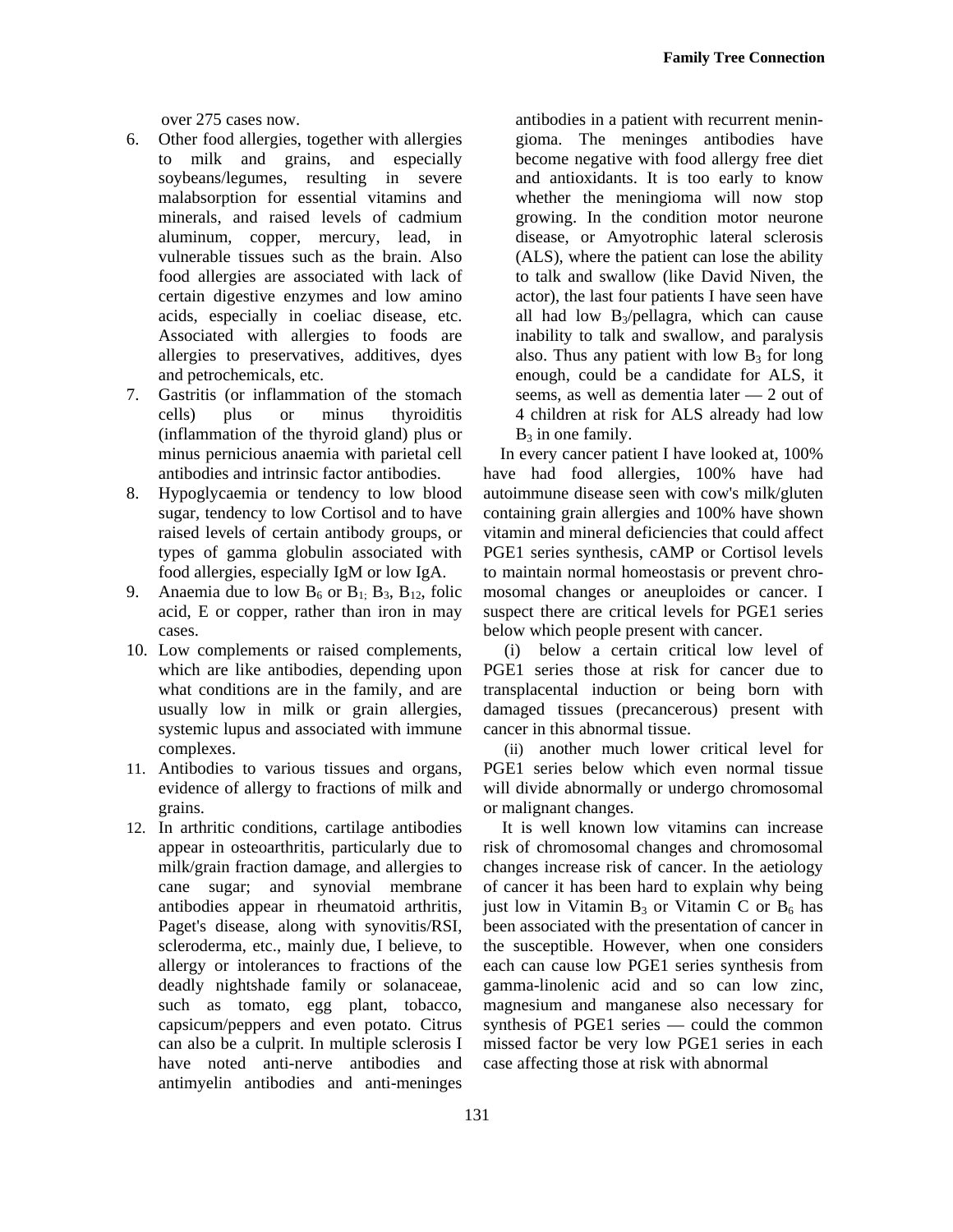tissue due to similar disturbances during differentiation in utero.

Thus I hope in cancer patients in future, levels of PGE2, PGE1 series, cAMP, Cortisol will be studied to ascertain the critical levels below which or beyond which chromosomal changes or cancerous changes take place. Also, which vitamin or mineral deficiencies are associated and why and here I suspect food allergies/malabsorption state are directly or indirectly a major cause of cancer.

To identify the conditions 1-12 I mentioned earlier, I know of no laboratory that can do all the tests. I am very fortunate in Sydney, to have two laboratories that between them do all of these special tests if required.

Ideally, the most useful tests to help most patients with serious medical/psychiatric illness, arthritis, blood vessel disorders, etc., are as follows: —

- 1. Food allergies (Immediate on RAST and delayed on BCFT or cytotoxic) and inhalant allergies to dust, moulds, etc. where indicated.
- 2. Antibodies to milk/grain fractions.
- 3. Vitamin and mineral levels, including toxic metals — in serum and hair analysis. I especially request  $B_3$ , looking for pellagra also selenium and lately germanium.
- 4. Antibodies to various tissues, organs and ducts, and in arthritis, also cartilage and synovial membrane antibodies as well as Antinuclear factor.
- 5. Immunoglobulins or antibody groups.
- 6. Full blood count/ESR noting size and colour of red cells. Pale and small red cells usually correlate with low  $B_6$  and iron. Big red cells suggest not enough  $B_1$ ,  $B_3$ ,  $B_{12}$ , folic acid, Vitamin C, Manganese and underactive thyroid at times.
- 7. Fasting blood sugar plus or minus Cortisol.
- 8. Kryptopyrrole in the urine (looking for pyrolleuria).

I rarely measure amino acids, unfortunately, but hope to do so regularly in certain neurological conditions from now on. Correcting these abnormal results, which are present to varying degrees in most seriously ill patients, allows correct treatment.

Relevant vitamins and minerals along with food allergy free diets, are usually sufficient to reverse all the abnormal findings in the tests. That goes for all the autoimmune diseases also. However, far more research needs to be done into the relevance of specific amino acid deficiencies, as well as the tests mentioned in more complex conditions as certain psychiatric illnesses, certainly in cancer and degenerative neurological disorders.

I look forward to the day when all sorts of fractions of foods such as lectins, are included in the delayed food allergy tests/ BCFT/cytotoxic test, and not just whole foods.

I also look forward to the day when antibodies to far more fractions or lectins of wheat and grains become routine testing, looking at antibodies to beta, gamma and omega gliadin, to glutelins, albumin, globulins, exorphins and other prolamine fractions, and lectin fractions and their digests.

The same applies to cow's milk. We should be looking at antibodies to not only alphalactalbumin, beta-lactoglobu-lin and alphacasein, but also to beta-casein, kappa-casein, other globulins, etc., to find out exactly which fractions are doing the damage to vessels and organs and causing psychiatric symptoms.

In conclusion, very serious illnesses such as cancer, multiple sclerosis, ALS, psychoses, arthritis, will be classified into different types in terms of toxic fractions of foods responsible, by such specialists as Orthomolecular psychiatrists trained in psychoimmunology, clinical ecology and psycholectinology. Hopefully, before long, in cancer, the clinician will know exactly what:

- 1. toxic fractions of foods are suppressing the immune system and malabsorbing vitamins and minerals, or resulting in low amino acids, essential for the immune system.
- 2. food fractions or toxic peptides/lectins or exorphins are acting like hormones and growth factors, helping cells proliferate and allowing new blood vessels develop (called angiogenic factors like copper and iron), and here I suspect
- 3. food fractions/peptides the cancer cell has receptors for, like breast cancer cells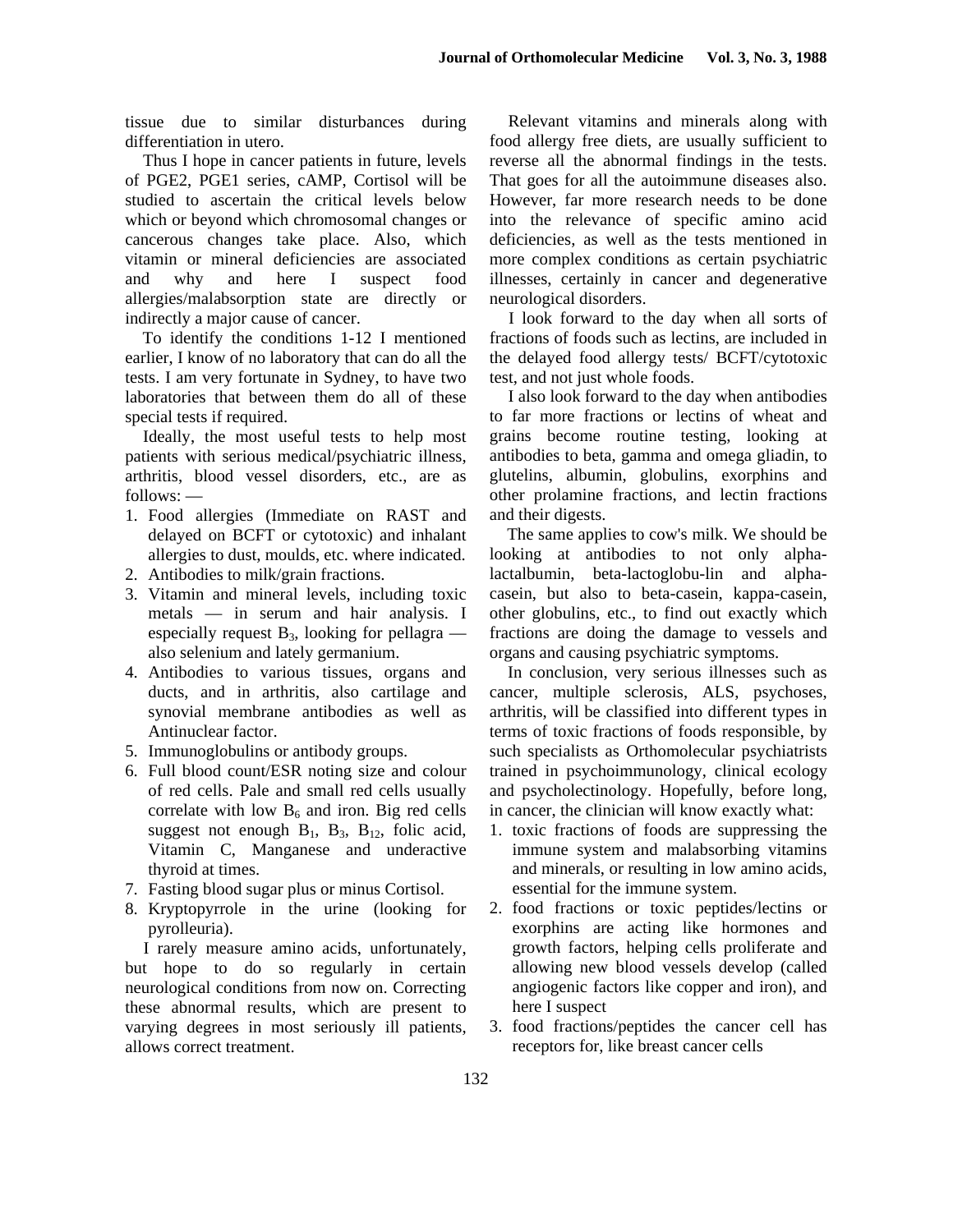have receptors for oestrogen and progesterone, or both, and are dependent on them, and now lectins also as I mentioned in my book, supported by the reference Predictive value of lectin binding on breastcancer recurrence and survival. A. J. Leatham and S. A. Brooks, *The Lancet.* May 9th, 1987, pp 1054-1056.

- 4. what is the malignant environment in terms of low vitamins and minerals, prostaglandins, cAMP, hormones such as Cortisol and DHEA and amino acids, and what toxic food peptides, and chemicals and hormonal imbalance allows a malignant change in dividing cells to take place.
- 5. what concentration and type of hormones do we need to infuse into the blood supply of cancer/embryonic tissue or into parenteral infusions — that is — placental hormones/inducers/organi-zers,

commensurate with the size of the cancer so that:

(a) cancer cells (the abnormal embyonic tissue) may no longer fear "abortion", and stop proliferating to release specific placental hormones/foetal proteins to maintain it and secondaries,

(b) the correct ratios of placental inducer/organizer hormones may hold the cancer cells in check and stop proliferation

(c) correct imbalance of placental hormones, inducers/organizers may be given to 'abort' or 'reject' the cancer.

(d) remove from the diet the lectins, the cancer cells have receptors for as well as giving the usual sex hormone analogs such as TAMOXIFEN, etc. in breast cancer.

(e) give the cancer synthetic isolectins that the cancer cells avidly trap but are useless to it because one or two amino acid sequences are different from the lectin the cancer has receptors for.

(f) attach cancer drugs to lectins the cancer cells have receptors for to carry the cytotoxic drugs to just the cancer and secondaries, and not normal tissue without the lectin receptors.

(g) restore homeostasis with relevant antioxidants i.e. certain vitamins/ minerals/amino acids and reduce PGE2 series by avoiding food/chemical allergies, etc.

(h) choose synthetic lectins (tagged with carbon,nitrogen or sulphur isotopes) so that very smallamounts will be taken up by the cancerous tissue in the body which has receptors for the lectins showing up the extent of the cancerous tissue on full body scintillograph.

Thus I hope my research and yours, will with time, ensure most serious illnesses recorded on your family tree eventually will become curable, predictable and certainly preventable. Also I would like to stress, the *aim* is not just longevity or rejuvenation with anti-oxidants, etc., but to attain *quality* of life, never forgetting the relevance of adequate exercise, sleep and relaxation, in addition to good nutrition.

## **References**

- 1. Reisman RE: American Academy of Allergy: Position Statement — controversial techniques. /. *Allergy, Clinical Immunology* 1981; 67:5, 333- 338.
- 2. Reading CM: Report for N.S.W. Cancer Council for year ended 30th June, 1974; 89:37.
- 3. Reading CM: Latent Pernicious Anaemia: A Preliminary Study. *Med. J. Aust.* 1975; 1:91.
- 4. Reading CM: Latent Pernicious Anaemia. *Med. J. Aust.* 1975; 1:430.
- 5. Reading CM: Latent Pernicious Anaemia. *Med. J. Aust.* 1975; 2:111.
- 6. Reading CM: Psychosurgery, Orthomolecular Psychiatry and the Press. *Med. J. A ust.* 1977; 1:642.
- 7. Reading CM: Down's Syndrome, leukemia and maternal thiamine deficiency. *Med. J. Aust.* 1976; 12:505.
- 8. Reading CM, McLeay AC, Nobile S: Down's Syndrome and Thiamine Deficiency. /. *Orthomolecular Psychiatry* 1979; 8:1, 4-12.
- 9. Reading CM: X-linked dominant manic depressive illness: Lingage with Xg blood group, red-green colour blindness and Vitamin B12 deficiency. /. *Orthomolecular Psychiatry* 1979; 8:2, 68-77.
- 10. Reading CM: Orthomolecular Psychiatry. *Med. J. Aust.* 1979; 2:40.
- 11. Reading CM: Multiple Sclerosis: Is it transplacentally induced. *Med. Hypothesis* 1979; 5:11, 1251-1255.
- 12. Reading CM: Klinefelter's Syndrome and biotin deficiency. *Med. Hypothesis* 1981; 7:1105-1108.